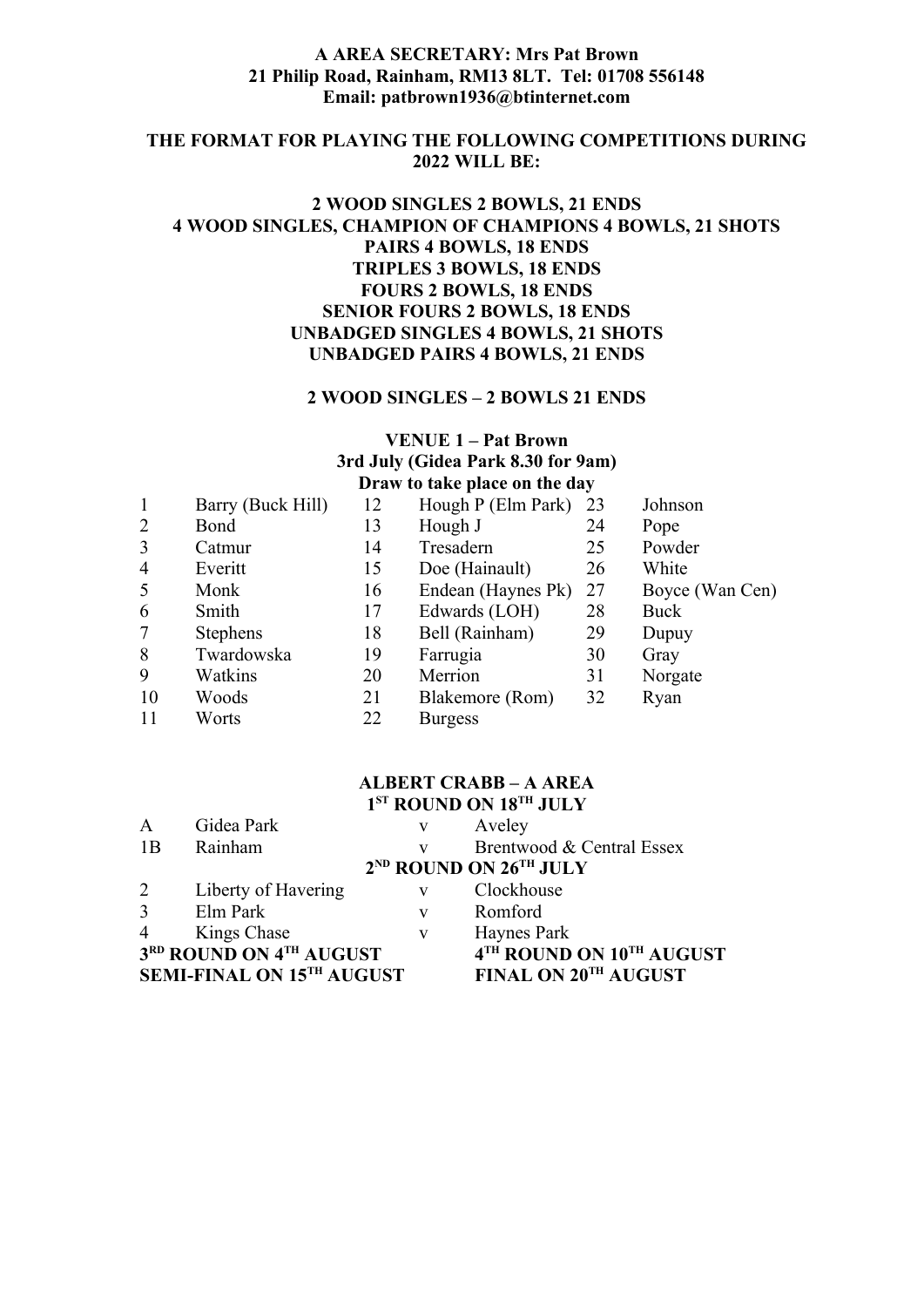# **TOP CLUB – A AREA**

|              |                     |         | 1 <sup>ST</sup> ROUND ON 14 <sup>TH</sup> MAY |
|--------------|---------------------|---------|-----------------------------------------------|
| $\mathsf{A}$ | Elm Park            | v       | Aveley                                        |
|              |                     |         | 2ND ROUND ON 21ST MAY                         |
|              | Elm Park            | $W/O$ V | <b>Brentwood &amp; Central Essex</b>          |
|              | Liberty of Havering |         | $64 \times 62$ Upminster                      |
|              | Clockhouse          |         | $107 \text{ v } 61$ Gidea Park                |
|              | Romford             | won v   | <b>Kings Chase</b>                            |
|              |                     |         | 3RD ROUND ON 25TH JUNE                        |
|              | Elm Park            | V       | Liberty of Havering                           |
|              | Clockhouse          | v       | Romford                                       |
|              |                     |         | 4TH ROUND ON 2ND JULY                         |
|              | $C = T$             |         | <b>EXALLY ONLOOTH YETERL</b>                  |

**SEMI-FINAL ON 16TH JULY FINAL ON 30TH JULY**

#### **CHAMPION OF CHAMPIONS – A AREA 1 ST ROUND BY 14TH JUNE**

| A                                | Hough J (Elm Park)      | 21 |   | 10 | Feeney (Aveley)       |  |  |
|----------------------------------|-------------------------|----|---|----|-----------------------|--|--|
| 1B                               | Bell (Rainham)          | 21 |   | 10 | Hare (Brentwood & CE) |  |  |
| $2^{ND}$ ROUND BY $28^{TH}$ JUNE |                         |    |   |    |                       |  |  |
|                                  | Hough J (Elm Park)      |    | v |    | Bell (Rainham)        |  |  |
| $\overline{2}$                   | Willis (LOH)            |    | v |    | Kenny (Clockhouse)    |  |  |
| 3                                | Levinson (Clementswood) |    | V |    | Powder (Romford)      |  |  |
| $\overline{4}$                   | Preston (Kings Chase)   |    | v |    | Glozier (Gidea Park)  |  |  |
| 3RD ROUND BY 12TH JULY           |                         |    |   |    |                       |  |  |

# **AREA FINAL NEUTRAL GREEN BY 26TH JULY**

# **CHAMPIONSHIP SINGLES – A AREA 1 ST ROUND ON 5TH MAY**

| Grover (Aveley)              | 21 v 11            | Powder (Romford)                                                                                                                                                                                                                                       |
|------------------------------|--------------------|--------------------------------------------------------------------------------------------------------------------------------------------------------------------------------------------------------------------------------------------------------|
| Preston (Kings Chase)        | $21v$ 6            | Hough P (Elm Park)                                                                                                                                                                                                                                     |
| Farrugia (Rainham) -         | 18 v 21            | Squires (Clockhouse)                                                                                                                                                                                                                                   |
| Pope (Romford)               | $w$ /0 v con       | <b>Tresadern (Elm Park)</b>                                                                                                                                                                                                                            |
| Fryer (Kings Chase)          | 8 v 21             | Barrett (Elm Park)                                                                                                                                                                                                                                     |
|                              | $\cos v$ w/o       | Smith (Clockhouse)                                                                                                                                                                                                                                     |
| Allen (Upminster)            | 21 v 2             | Payne M (Kings Chase)                                                                                                                                                                                                                                  |
|                              |                    | Payne L (Kings Chase)                                                                                                                                                                                                                                  |
|                              |                    | 2 <sup>ND</sup> ROUND ON 9TH MAY                                                                                                                                                                                                                       |
| Grover (Aveley)              | 20 v 21            | Preston (Kings Chase)                                                                                                                                                                                                                                  |
| Squires (Clockhouse)         | $16 \times 21$     | Pope (Romford)                                                                                                                                                                                                                                         |
| Barrett (Elm Park)           | 17 y 21            | Smith (Clockhouse)                                                                                                                                                                                                                                     |
| Allen (Upminster)            | 21 v 5             | Payne L (Kings Chase)                                                                                                                                                                                                                                  |
| <b>England (Kings Chase)</b> | 16v21              | Carlin (Clockhouse)                                                                                                                                                                                                                                    |
| Kenny (Clockhouse)           | 21 v 9             | White (Kings Chase)                                                                                                                                                                                                                                    |
|                              |                    | Madgewick (Clockhouse)                                                                                                                                                                                                                                 |
| Tinton (Clockhouse)          | $w/o$ v con        | Hare (Brentwood & CE)                                                                                                                                                                                                                                  |
|                              |                    |                                                                                                                                                                                                                                                        |
| Preston (Kings Chase)        | 21 v 9             | Pope (Romford)                                                                                                                                                                                                                                         |
|                              | $21v$ 14           | <b>Allen</b> (Upminster)                                                                                                                                                                                                                               |
| Carlin (Clockhouse)          | $w/o$ v con        | Kenny (Clockhouse)                                                                                                                                                                                                                                     |
|                              |                    | <b>Tinton (Clockhouse)</b>                                                                                                                                                                                                                             |
|                              |                    |                                                                                                                                                                                                                                                        |
|                              | 21 v 20            | Smith (Clockhouse)                                                                                                                                                                                                                                     |
| Carlin (Clockhouse)          | 18 v 21            | Madgewick (Clockhouse)                                                                                                                                                                                                                                 |
|                              |                    |                                                                                                                                                                                                                                                        |
| <b>Preston (Kings Chase)</b> | 14 v 21            | Madgewick (Clockhouse)                                                                                                                                                                                                                                 |
|                              | Smith (Clockhouse) | Victor-Tully (Romford)<br>Hewlett (Brentwood & CE) 5 v 21<br>Spearman-Adkins (Upmin) 9 v 21<br>3RD ROUND ON 11TH MAY<br>Madgewick (Clockhouse) 21 v 13<br>4TH ROUND ON 13TH MAY<br>Preston (Kings Chase)<br>AREA FINAL NEUTRAL GREEN (TBA) ON 16TH MAY |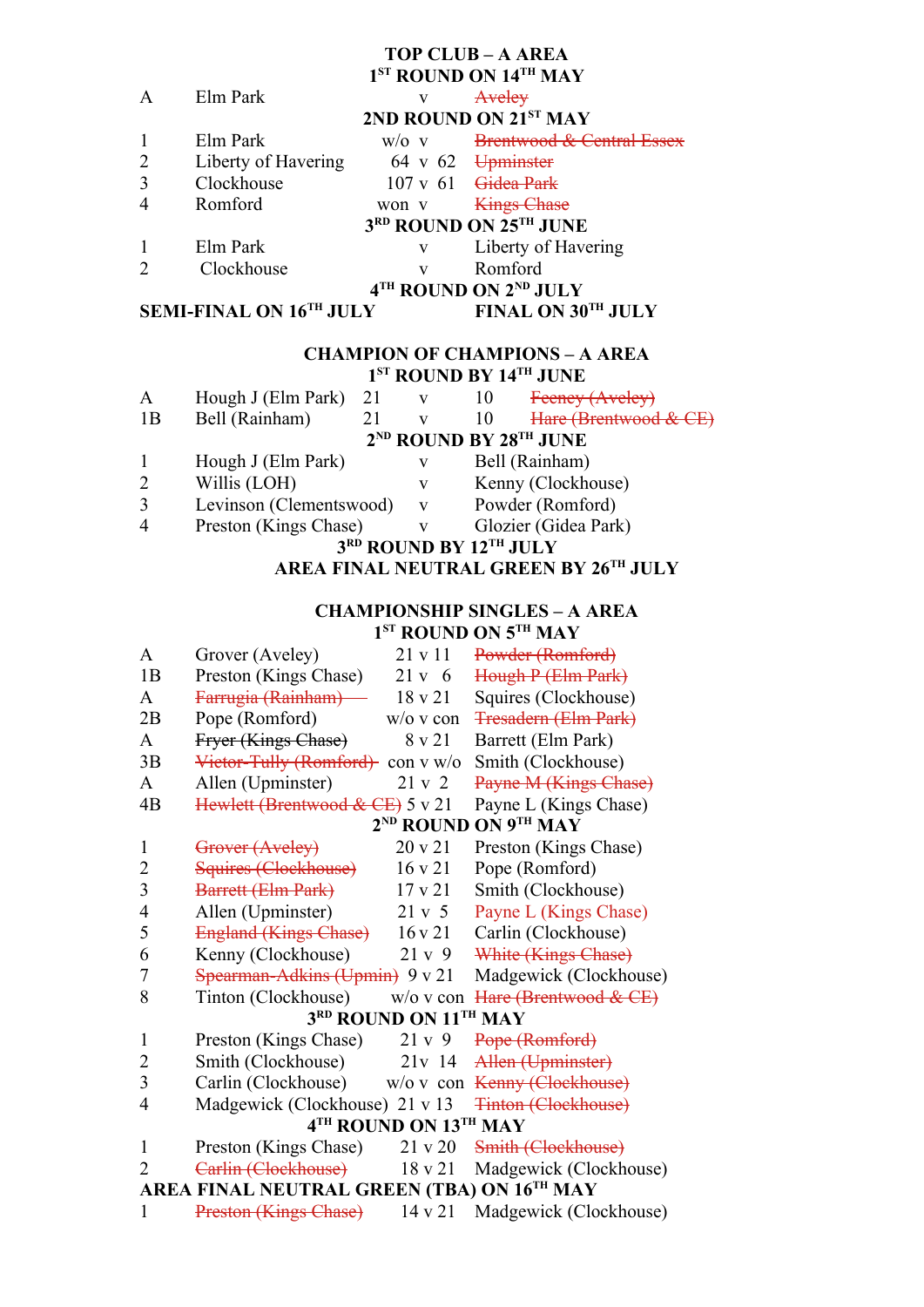# **CHAMPIONSHIP FOURS – A AREA 1 ST ROUND ON 24TH JUNE**

| $\mathbf{A}$  | Powder, Morton,                      |   | Tinton, Tallentire,                |
|---------------|--------------------------------------|---|------------------------------------|
|               | White, Pope (Romford)                |   | Walmsley, Carlin (Clockhouse)      |
| 1B            | Harris, Gay,                         | V | Mynott, Chalkley,                  |
|               | Payne M, Payne L (Kings Ch)          |   | Rayner, Gardiner (Elm Park)        |
| A             | Allen, Bounds,                       | V | Howson, Morley,                    |
|               | Spearman-Adkins, A.N.O. (Upm)        |   | Hewlett, Hare (Brentwood $& CE$ )  |
| 2B            | Endean, Robinson,                    | V | Troy, $A.N.O.,$                    |
|               | Dixon, Mount (Haynes Park)           |   | Houlding, Grover (Aveley)          |
| A             | Hough, Taylor,                       | V | Kenny, Squires,                    |
|               | Woolward, Hough (Elm Park)           |   | Madgewick, Smith (Clockhouse)      |
|               |                                      |   | 2 <sup>ND</sup> ROUND ON 27TH JUNE |
| $\mathcal{E}$ | A                                    | V | Mills, O'Neill,                    |
|               |                                      |   | Roberts, Feeney (Aveley)           |
| 4             | Preston, England,                    | V | Burgess, Cooper,                   |
|               | Sutton, Fryer (Kings Chase)          |   | Farrugia, Bell (Rainham)           |
|               | 3RD ROUND ON 29TH JUNE               |   |                                    |
|               | AREA FINAL NEUTRAL GREEN ON 1ST JULY |   |                                    |

#### **CHAMPIONSHIP SENIOR FOURS – A AREA 1 ST ROUND ON 7TH JULY**

| $\mathbf{A}$ | Burgess, Cooper,                      | $\mathbf{V}$ | Aston, Robinson,                               |
|--------------|---------------------------------------|--------------|------------------------------------------------|
|              | Farrugia, Bell (Rainham)              |              | Veroft, Moore (Haynes Park)                    |
| 1B           | Troy, O'Neill,                        | V            | Hayes, Tallentire,                             |
|              | A.N.O., Houlding (Aveley)             |              | Walmsley, Squires (Clockhouse)                 |
| A            | Mills, Grover,                        | V            | Kiley, Griffin,                                |
|              | Roberts, Feeney (Aveley)              |              | Tadman, Burton (LOH)                           |
| 2B           | Hewlett, Howson,                      | V            | Preston, Harris,                               |
|              | Hare, Kidd (Brentwood $& CE$ )        |              | England, Sutton (Kings Chase)                  |
| A            | Gay, Payne M,                         | V            | Stewart, Davey,                                |
|              | Brown, Payne L (Kings Chase)          |              | Abbott, Ellis (LOH)                            |
|              |                                       |              | 2 <sup>ND</sup> ROUND ON 11 <sup>TH</sup> JULY |
| 3            | A                                     | V            | Allen, Bounds,                                 |
|              |                                       |              | Bryant, Spearman-Adkins (Upminster)            |
| 4            | Hough, Taylor                         | $\mathbf{V}$ | Powder, Morton,                                |
|              | Woolward, Hough (Elm Park)            |              | Hopgood, Pope (Romford)                        |
|              | 3RD ROUND ON 13TH JULY                |              |                                                |
|              | AREA FINAL NEUTRAL GREEN ON 15TH JULY |              |                                                |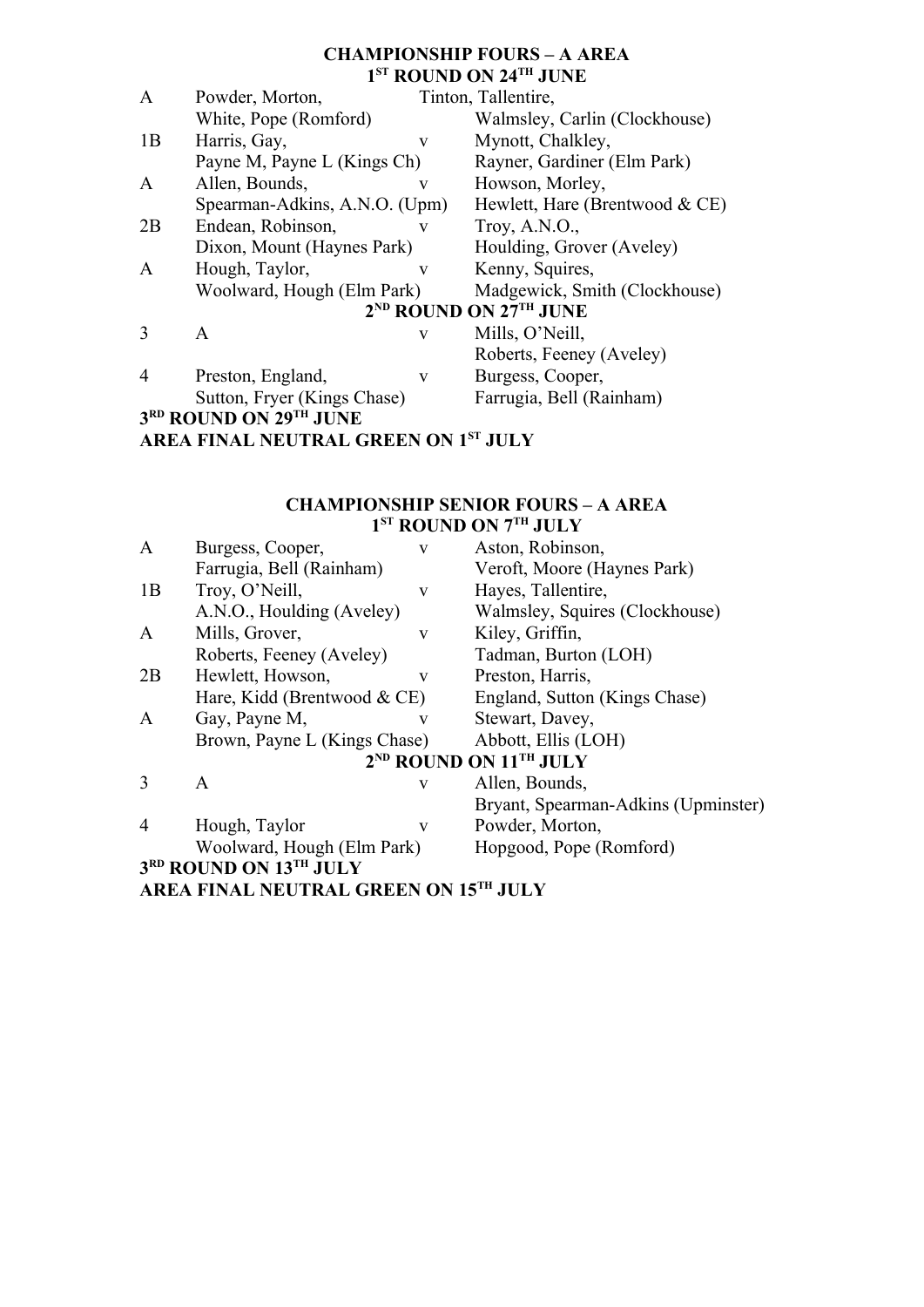# **A1 AREA – UNBADGED SINGLES 1 ST ROUND BY 31ST MAY**

| A  | Hieks (Central Park)                           |      | V            | 21   | Garlick (Harold Hill)  |  |  |  |
|----|------------------------------------------------|------|--------------|------|------------------------|--|--|--|
| 1B | <del>Davey (LOH)</del>                         | 4    | v            | 21   | Johnson (Romford)      |  |  |  |
| A  | <b>Brown (Rainham)</b>                         |      | V            | W/O  | Gardiner (Elm Park)    |  |  |  |
| 2B | <del>Kiley (LOH)</del>                         |      | v            | 21   | Flynn (Central Park)   |  |  |  |
| A  | <b>Burgess (Romford)</b>                       | 6    | V            | 21   | Brill (Harold Hill)    |  |  |  |
|    | 2 <sup>ND</sup> ROUND BY 14 <sup>TH</sup> JUNE |      |              |      |                        |  |  |  |
|    | Garlick (Harold Hill)                          | 21   | V            | 18   | Johnson (Romford)      |  |  |  |
| 2  | Gardiner (Elm Park)                            | 21   | $\mathbf{V}$ | 12   | Flynn (Central Park)   |  |  |  |
|    | Brill (Harold Hill)                            | conc | v            |      | Ellis (LOH)            |  |  |  |
|    | Barton (Gidea Park)                            |      | $\mathbf{V}$ | conc | Victor-Tully (Romford) |  |  |  |
|    |                                                |      |              |      | 3RD ROUND BY 28TH JUNE |  |  |  |
|    | Garlick (Harold Hill)                          |      | v            |      | Gardiner (Elm Park)    |  |  |  |
|    | Ellis (LOH)                                    |      | V            |      | Barton (Gidea Park)    |  |  |  |
|    | 4TH ROUND BY 12TH JULY                         |      |              |      |                        |  |  |  |

**AREA FINAL NEUTRAL GREEN BY 26TH JULY 2 v 1**

#### **A1 AREA – UNBADGED PAIRS PRELIMINARY ROUND BY 17TH MAY**

|                                                                                                                                                                 | LINELLIVILINAIN LINVULNIZ D.L. L/ |              |   |     | $\mathbf{v}$ $\mathbf{A}$ $\mathbf{I}$ |  |  |
|-----------------------------------------------------------------------------------------------------------------------------------------------------------------|-----------------------------------|--------------|---|-----|----------------------------------------|--|--|
| $\mathsf{A}$                                                                                                                                                    | Garlick, Fernand (H. Hill)        | V            |   |     | Glozier, Wait (Gidea Pk)               |  |  |
| 1B                                                                                                                                                              | Levinson, Martin (Clem)           | V            |   |     | Brill, Cohen (Harold Hill)             |  |  |
| A                                                                                                                                                               | Stewart, Kiley (LOH)              | V            |   |     | Flynn, Hicks (Central Park)            |  |  |
| 2B                                                                                                                                                              | Blakemore, A.N.O. (Rom)           | $\mathbf{V}$ |   |     | Cahill, Moore (Gidea Pk)               |  |  |
| 1 <sup>ST</sup> ROUND BY 31 <sup>ST</sup> MAY                                                                                                                   |                                   |              |   |     |                                        |  |  |
|                                                                                                                                                                 | Garlick, Fernand (H. Hill)        | 15           | v | 14  | Brill, Cohen (Harold Hill)             |  |  |
| 2                                                                                                                                                               | Stewart, Kiley (LOH)              | 21           | v | 17  | Cahill, Moore (Gidea Pk)               |  |  |
| 3                                                                                                                                                               | <b>Tadman, Burton (LOH)</b>       | 9            | v | 31  | Little, Wright (St. Chads)             |  |  |
| 4                                                                                                                                                               | Sage, Halpin (Elm Pk)             | 9            | v | 21  | Troy, Houlding (Aveley)                |  |  |
|                                                                                                                                                                 | Mynott, Chalkley (Elm Pk)         | 22           | V | 10  | Johnson, White (Romford)               |  |  |
| 6                                                                                                                                                               | Abbott, Ellis (LOH)               | 22           | v | 17  | Gardiner, Rayner (Elm Pk)              |  |  |
|                                                                                                                                                                 | Barton, Parr (Gidea Pk)           | W/O          | V | con | Willis, Farrugia (LOH)                 |  |  |
| 8                                                                                                                                                               | Charity, Burgess (Romford)        | 2            | v | 21  | Nolan, Thorogood (H. Hill)             |  |  |
| $\mathbf{F}^{\mathbf{A}}$ . The contract of $\mathbf{F}^{\mathbf{A}}$ is the contract of $\mathbf{F}^{\mathbf{A}}$ is the contract of $\mathbf{F}^{\mathbf{A}}$ |                                   |              |   |     |                                        |  |  |

# **2 ND ROUND BY 14TH JUNE**

|                        | Garlick, Fernand (H. Hill)                     | 20 | V | 12 | Stewart, Kiley (LOH)       |  |  |
|------------------------|------------------------------------------------|----|---|----|----------------------------|--|--|
| 2                      | Little, Wright (St. Chads)                     | 26 | v | 16 | Troy, Houlding (Aveley)    |  |  |
| 3                      | Mynott, Chalkley (Elm Pk)                      |    |   | 26 | Abbott, Ellis (LOH)        |  |  |
| $\overline{4}$         | Barton, Parr (Gidea Pk)                        |    |   | 19 | Nolan, Thorogood (H. Hill) |  |  |
|                        | 3 <sup>RD</sup> ROUND BY 28 <sup>TH</sup> JUNE |    |   |    |                            |  |  |
|                        | Garlick, Fernand (H. Hill)                     |    | v |    | Little, Wright (St. Chads) |  |  |
|                        | Abbott, Ellis (LOH)                            |    | V |    | Barton, Parr (Gidea Pk)    |  |  |
| 4TH ROUND BY 12TH JULY |                                                |    |   |    |                            |  |  |

**AREA FINAL NEUTRAL GREEN BY 26TH JULY 2 v 1**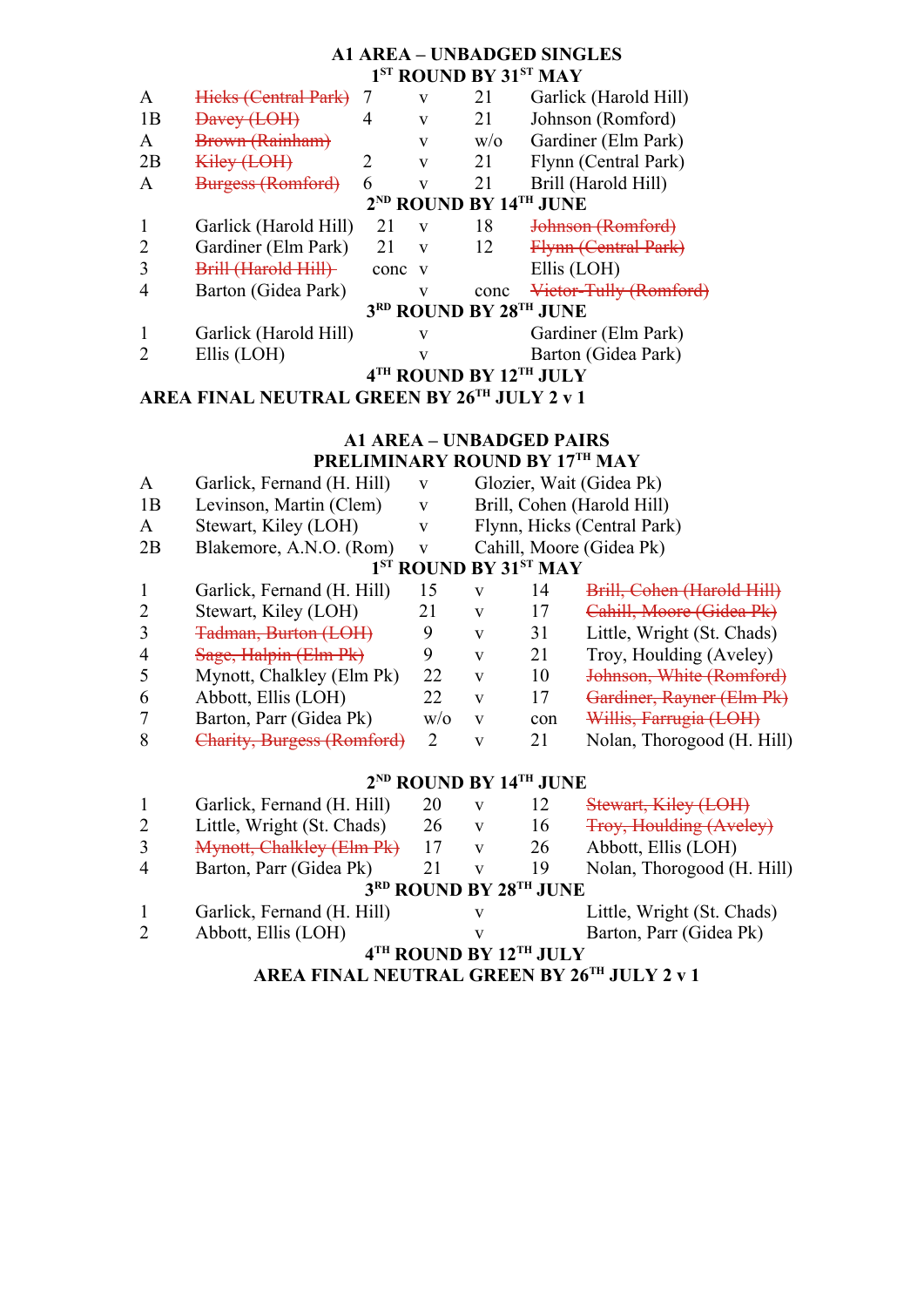# **A1 AREA – CHAMPIONSHIP PAIRS 1 ST ROUND ON 20TH MAY**

| $\mathbf{A}$   | Powder, Pope (Romford) 16 v 12 <del>Dixon, Mount (Haynes Pk)</del>                                                |               |              |   |                                                    |  |  |  |
|----------------|-------------------------------------------------------------------------------------------------------------------|---------------|--------------|---|----------------------------------------------------|--|--|--|
| 1B             | Farrugia, Bell (Rainham) v w/o Mills, Feeney (Aveley)                                                             |               |              |   |                                                    |  |  |  |
| A              | Hough, Hough (Elm Pk) w/o v Catling, Merrion (Rainham)                                                            |               |              |   | 2 <sup>ND</sup> ROUND ON 23 <sup>RD</sup> MAY      |  |  |  |
| $\mathbf{1}$   |                                                                                                                   |               |              |   |                                                    |  |  |  |
| $\overline{2}$ | Powder, Pope (Romford) 17 v 20 Mills, Feeney (Aveley)<br>Hough, Hough (Elm Pk) 16 v 15 Barrett, Gardiner (Elm Pk) |               |              |   |                                                    |  |  |  |
| $\overline{3}$ | White, A.N.O. (Romford) v w/o Endean, Veroft (Haynes Pk)                                                          |               |              |   |                                                    |  |  |  |
| $\overline{4}$ |                                                                                                                   |               |              |   | 13 v 14 O'Neill, Grover (Aveley)                   |  |  |  |
|                | Abbott, Ellis (LOH)                                                                                               |               |              |   | 3RD ROUND ON 25TH MAY                              |  |  |  |
| $\mathbf{1}$   | Mills, Feeney (Aveley) 14 v 15 Hough, Hough (Elm Pk)                                                              |               |              |   |                                                    |  |  |  |
| $\overline{2}$ | Endean, Veroft (HaynesPk) - 10 v 28 O'Neill, Grover (Aveley)                                                      |               |              |   |                                                    |  |  |  |
|                |                                                                                                                   |               |              |   | 4TH ROUND ON 30TH MAY                              |  |  |  |
| $\mathbf{1}$   | Hough, Hough (Elm Pk)                                                                                             |               |              |   | 20 v 17 O'Neill, Grover (Aveley)                   |  |  |  |
|                |                                                                                                                   |               |              |   | AREA FINAL ON 6TH JUNE, 18:00 Rainham BC           |  |  |  |
| $\mathbf{1}$   | Preston, Fryer (Kings Chase) 8 v 24 Hough, Hough (Elm Park)                                                       |               |              |   |                                                    |  |  |  |
|                |                                                                                                                   |               |              |   | <b>A1 AREA - CHAMPIONSHIP TRIPLES</b>              |  |  |  |
|                | 1 <sup>ST</sup> ROUND ON 10 <sup>TH</sup> JUNE                                                                    |               |              |   |                                                    |  |  |  |
| A              | Cahill, Glozier, Wait                                                                                             | 14            |              |   | v 10 Hewitt, Little, Wright                        |  |  |  |
|                | (Gidea Park)                                                                                                      |               |              |   | (St. Chads)                                        |  |  |  |
| 1B             | Moore, Walter, Copping                                                                                            | 29            |              |   | v 7 Kiley, Tadman, Burton                          |  |  |  |
|                | (Gidea Park)                                                                                                      |               |              |   | ( <b>LOH</b> )                                     |  |  |  |
| A              | Hough, Hatch, Hough                                                                                               | 27            |              |   | v 10 Aston, Veroft, Moore                          |  |  |  |
|                | (Elm Park)                                                                                                        |               |              |   | (Haynes Park)                                      |  |  |  |
| 2B             | Mills, O'Neill, Feeney                                                                                            | 28            | $\mathbf{V}$ | 8 | Endean, Dixon, Mount                               |  |  |  |
| A              | (Aveley)                                                                                                          | 30            |              |   | (Haynes Park)                                      |  |  |  |
|                | Powder, Blakemore, Pope<br>(Romford)                                                                              |               | $\mathbf V$  |   | 7 Mynott, Chalkley, Rayner<br>$(Hm$ Park $)$       |  |  |  |
| 3B             | <b>Davey, Abbott, Ellis</b>                                                                                       | 8             | $\mathbf{V}$ |   | 26 Troy, Houlding, Grover                          |  |  |  |
|                | H <sub>0</sub>                                                                                                    |               |              |   | (Aveley)                                           |  |  |  |
| $\mathbf{A}$   | Victor-Tully, Burgess,                                                                                            | 12            | $\mathbf{V}$ |   | 23 Stewart, Dickinson, Baker                       |  |  |  |
|                | Hopgood (Romford)                                                                                                 |               |              |   | (LOH)                                              |  |  |  |
|                |                                                                                                                   |               |              |   | $2^{\rm ND}$ ROUND ON $13^{\rm TH}$ JUNE           |  |  |  |
| $\mathbf{1}$   | Cahill, Glozier, Wait                                                                                             | 13            | $\mathbf{V}$ |   | 19 Moore, Walter, Copping                          |  |  |  |
|                | (Gidea Park)                                                                                                      |               |              |   | (Gidea Park)                                       |  |  |  |
| 2              | Hough, Hatch, Hough<br>(Elm Park)                                                                                 | 12            | V            |   | 10 Mills, O'Neill, Feeney<br>(Aveley)              |  |  |  |
| 3              | Powder, Blakemore, Pope                                                                                           | 12            | V            |   | 15 Troy, Houlding, Grover                          |  |  |  |
|                | (Romford)                                                                                                         |               |              |   | (Aveley)                                           |  |  |  |
| 4              | Stewart, Dickinson, Baker                                                                                         | 7             | V            |   | 25 Burgess, Farrugia, Bell                         |  |  |  |
|                | H <sub>0</sub>                                                                                                    |               |              |   | (Rainham)                                          |  |  |  |
|                |                                                                                                                   |               |              |   | 3RD ROUND ON 15TH JUNE                             |  |  |  |
| $\mathbf{1}$   | Moore, Walter, Copping                                                                                            | 9             | $\mathbf{V}$ |   | 29 Hough, Hatch, Hough                             |  |  |  |
|                | (Gidea Park)                                                                                                      |               |              |   | (Elm Park)                                         |  |  |  |
| 2              | <b>Troy, Houlding, Grover</b>                                                                                     | 7             | V            |   | 25 Burgess, Farrugia, Bell                         |  |  |  |
|                | $(A$ veley $)$                                                                                                    |               |              |   | (Rainham)                                          |  |  |  |
|                |                                                                                                                   |               |              |   | 4TH ROUND ON 17TH JUNE                             |  |  |  |
| $\mathbf{1}$   | Hough, Hatch, Hough                                                                                               | 21            | $\mathbf{V}$ |   | 15 Burgess, Farrugia, Bell                         |  |  |  |
|                | (Elm Park)                                                                                                        |               |              |   | (Rainham)                                          |  |  |  |
|                |                                                                                                                   |               |              |   | AREA FINAL, ROMFORD at 6pm on $20^{TH}$ JUNE 2 v 1 |  |  |  |
|                | $V_{\text{conv}}$ Corlin Smith                                                                                    | $\mathcal{D}$ |              | C | Hough Hotch Hough                                  |  |  |  |

Kenny, Carlin, Smith 22 v 6 Hough, Hatch, Hough (Clockhouse) (Elm Park)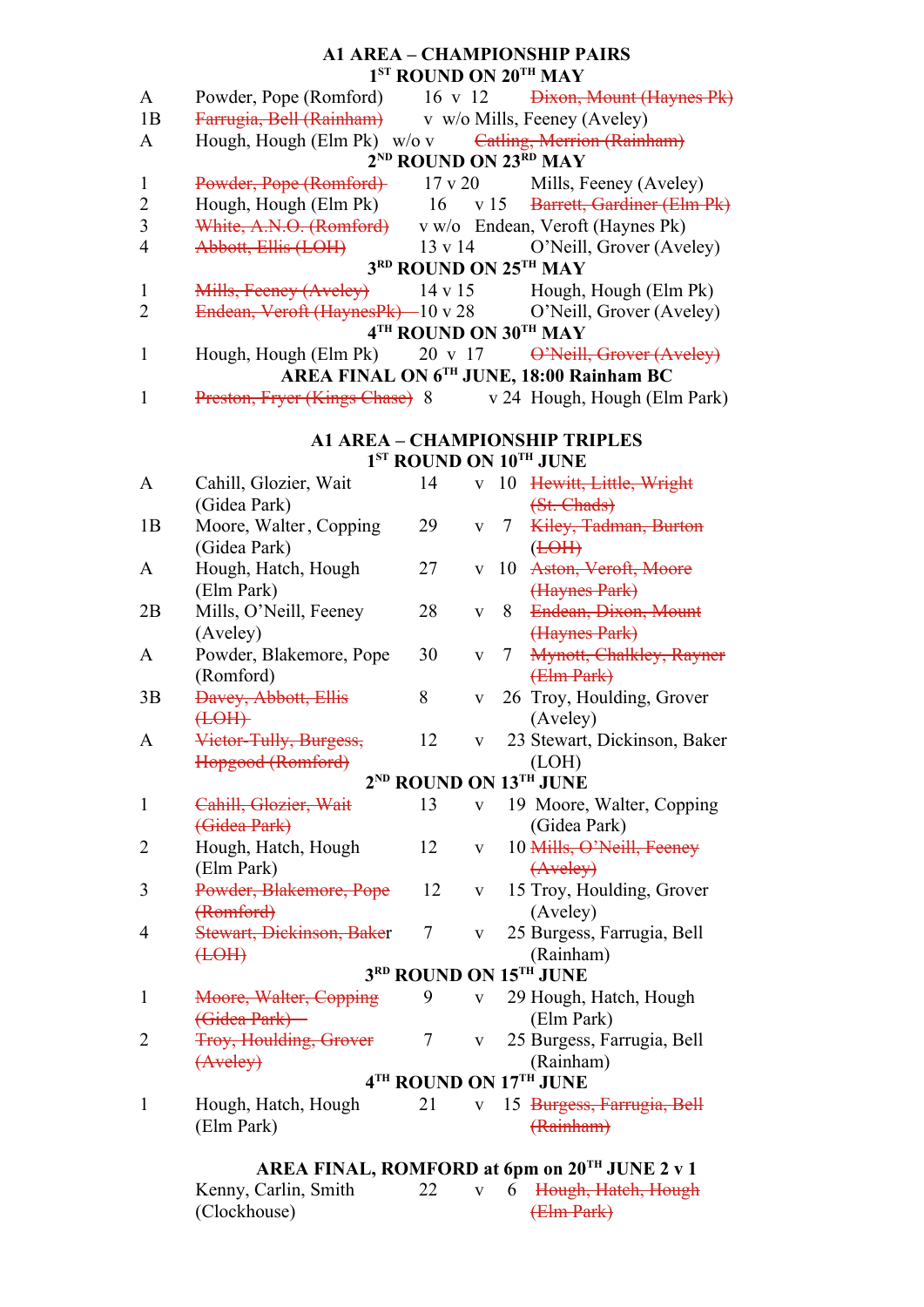#### **A2 AREA – UNBADGED SINGLES 1 ST ROUND BY 31ST MAY**

| A                                           | Mager (Thurrock)<br>21                 |                                                | V | 19 | Hewlett (Brentwood & CE) |  |
|---------------------------------------------|----------------------------------------|------------------------------------------------|---|----|--------------------------|--|
| 1B                                          | Pudney (Clockhouse) 12                 |                                                | v |    | England (Kings Chase)    |  |
|                                             |                                        | 2 <sup>ND</sup> ROUND BY 14 <sup>TH</sup> JUNE |   |    |                          |  |
|                                             | Mager (Thurrock)                       | 13                                             | v | 21 | England (Kings Chase)    |  |
| 2                                           | Payne M (Kings Chase)                  |                                                | V | 21 | Hare (Brentwood $& CE$ ) |  |
|                                             | <del>Veekermann (Cloekhouse</del> ) 16 |                                                | V |    | Gay (Kings Chase)        |  |
| $\overline{4}$                              | White (Kings Chase)                    | 16                                             | V |    | Tinton (Clockhouse)      |  |
|                                             |                                        | 3RD ROUND BY 28TH JUNE                         |   |    |                          |  |
|                                             | England (Kings Chase)                  |                                                |   |    | Hare (Brentwood $& CE$ ) |  |
|                                             | Gay (Kings Chase)                      |                                                |   |    | Tinton (Clockhouse)      |  |
| 4TH ROUND BY 12TH JULY                      |                                        |                                                |   |    |                          |  |
| AREA FINAL NEUTRAL GREEN BY 26TH JULY 2 v 1 |                                        |                                                |   |    |                          |  |

# **A2 AREA – UNBADGED PAIRS 1 ST ROUND BY 31ST MAY**

| Howson, Hare (Bren & CE)   |    | v                         | 20 | Pinfold, Gregory (Upm)           |  |  |  |
|----------------------------|----|---------------------------|----|----------------------------------|--|--|--|
| Mager, Pegler (Thurrock)   |    | V                         |    | Gay, Payne M (Kings Ch)          |  |  |  |
|                            |    |                           |    |                                  |  |  |  |
| Pinfold, Gregory (Upm)     | 19 | V                         | 15 | Mager, Pegler (Thurrock)         |  |  |  |
|                            |    | v                         | 23 | Patel, Shaw (Upm)                |  |  |  |
| England, Sutton (Kings Ch) |    | v                         | 12 | Mitchell, Pudney (Clock)         |  |  |  |
| Tinton, Tallentire (Clock) | 33 | v                         |    | Harris, Martin (Kings Ch)        |  |  |  |
| 3RD ROUND BY 28TH JUNE     |    |                           |    |                                  |  |  |  |
| Pinfold, Gregory (Upm)     |    | V                         |    | Patel, Shaw (Upm)                |  |  |  |
| England, Sutton (Kings Ch) |    | v                         |    | Tinton, Tallentire (Clock)       |  |  |  |
|                            |    | Veekermann, Walmsley (Cl) |    | $2^{ND}$ ROUND BY $14^{TH}$ JUNE |  |  |  |

# **4 TH ROUND BY 12TH JULY AREA FINAL NEUTRAL GREEN BY 26TH JULY 2 v 1**

## **A2 AREA – CHAMPIONSHIP PAIRS PRELIMINARY ROUND ON 20TH MAY**

| A                                             | Preston, Fryer (Kings Ch)<br>21   | v 5                  | Carlin, Walmsley (Clock)             |  |  |  |  |
|-----------------------------------------------|-----------------------------------|----------------------|--------------------------------------|--|--|--|--|
| 1B                                            | Payne M, Sutton (Kings Ch)<br>-12 | v 18                 | Tinton, Pudney (Clock)               |  |  |  |  |
| A                                             | Squires, Madgewick (Clock) w/o    | V                    | Howson, Hewlett (Brent & CE)         |  |  |  |  |
| 2B                                            | Kenny, Smith (Clock)<br>21        | v 4                  | Harris, Payne L (Kings Ch)           |  |  |  |  |
| A                                             | Allen, Spearman-Adkins (Up)30     | 8<br>V               | White, England (Kings Ch)            |  |  |  |  |
| 1 <sup>ST</sup> ROUND ON 23RD MAY             |                                   |                      |                                      |  |  |  |  |
|                                               | Preston, Fryer (Kings Ch)<br>22   | $\theta$<br>V        | <b>Tinton, Pudney (Clock)</b>        |  |  |  |  |
| 2                                             | Squires, Madgewick (Clock) 22     | $\mathbf{V}$<br>- 14 | Kenny, Smith (Clock)                 |  |  |  |  |
| 3                                             | Allen, Spearman-Adkins (Up) 22    | 4<br>V               | Martin, Brown (Kings Ch)             |  |  |  |  |
| 4                                             | Gay, Webb (Kings Ch)              |                      | v w/o Dartnell, Hare (Brent $& CE$ ) |  |  |  |  |
| 2 <sup>ND</sup> ROUND ON 25 <sup>TH</sup> MAY |                                   |                      |                                      |  |  |  |  |
|                                               | Preston, Fryer (Kings Ch) 15      |                      | v 12 Squires, Madgewick (Clock)      |  |  |  |  |
| 2                                             | Allen, Spearman-Adkins (Up) 23    | $\mathbf{V}$         | 2 Dartnell, Hare (Brent $& CE$ )     |  |  |  |  |
| 3 <sup>RD</sup> ROUND ON 30 <sup>TH</sup> MAY |                                   |                      |                                      |  |  |  |  |
|                                               | Preston, Fryer (Kings Ch) 20      |                      | v 8 Allen, Spearman-Adkins (Up)      |  |  |  |  |
| AREA FINAL ON 6TH JUNE, 18:00 Rainham BC      |                                   |                      |                                      |  |  |  |  |
|                                               | Preston, Fryer (Kings Chase) 8    |                      | v 24 Hough, Hough (Elm Park)         |  |  |  |  |